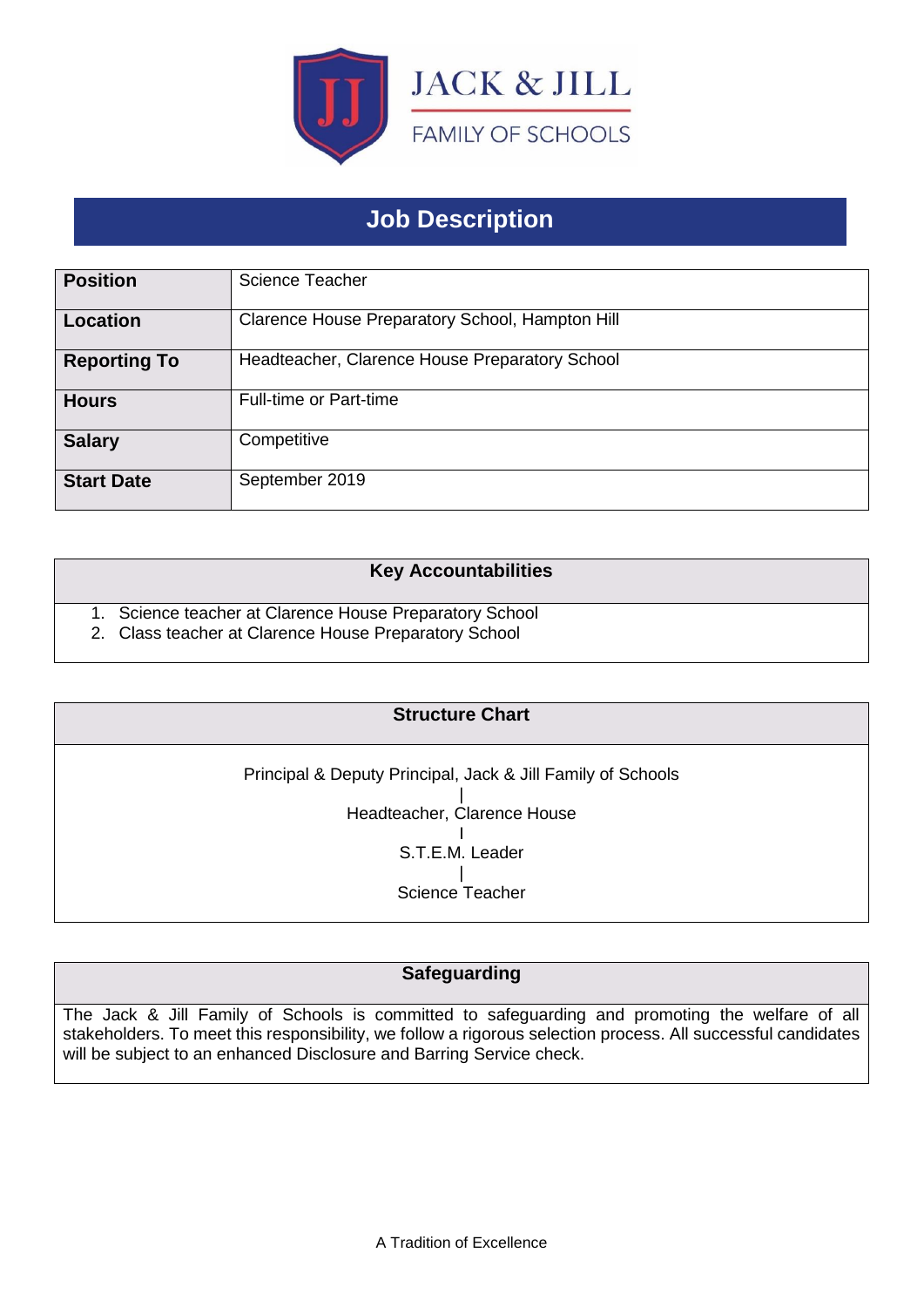## **The School**

Clarence House Preparatory School opened in September 2016. We are a preparatory for girls aged 7-11, based in Hampton Hill, Middlesex, specialising in S.T.E.M. subjects, with a science laboratory and makerspace.

Clarence House is a member of the Jack & Jill Family of Schools, an Ofsted 'outstanding in all areas', familyowned group consisting of:

- Jack & Jill School (Nursery and Reception school in Twickenham);
- Nightingale Road Pre-Preparatory School (based in Hampton); and,
- Clarence House Preparatory School (based in Hampton Hill).

Clarence House is a one-form school, which will grow to 80 pupils by 2020. There is a maximum of 20 girls in each class.

## **Job Content**

#### **Professionalism**

• The Science Teacher will model punctuality and good manners.

#### **Teaching**

- The Science Teacher will teach at Clarence House Preparatory School. This requires the post holder to plan, teach, assess and evaluate lessons, and to manage behaviour in accordance with agreed school procedures.
- The Science Teacher will be a class teacher.
- The Science Teacher will play a full part in the life of Clarence House Preparatory School, participating in any meetings reasonably arranged for any relevant purpose, and attending and participating in all school events.
- The Science Teacher will undertake supervisory duties as reasonably required, including registration of pupils, supervision of pupils and provision of relief cover for absent colleagues.

#### **Subject**

The Science Teacher will:

- Renew the Science scheme of work (in conjunction with the S.T.E.M. Leader);
- Track, assess, record and report progress in Science; and
- Advise colleagues and parents on preparation for and likely outcomes at 11+, where pupils sit schools with a science entrance paper.
- Design, plan and lead a fun after-school Science club.

#### **Class Teacher**

The Science Teacher will be a class teacher. This responsibility includes:

- Pastoral care for the class:
- First point of contact for parents in the class; and,
- Registration.

#### **Continual Professional Development**

• The Science Teacher will participate in our accountability programme and appraisal process.

#### **Safeguarding**

• The Science Teacher will have due regard for safeguarding and promoting the welfare of children and young people and will be required to follow the child protection procedures adopted by the school's safeguarding policy.

#### **Promoting CHPS as S.T.E.M. School**

• To regularly tweet, Instagram and/or blog about the exciting science taking place at Clarence House Preparatory School.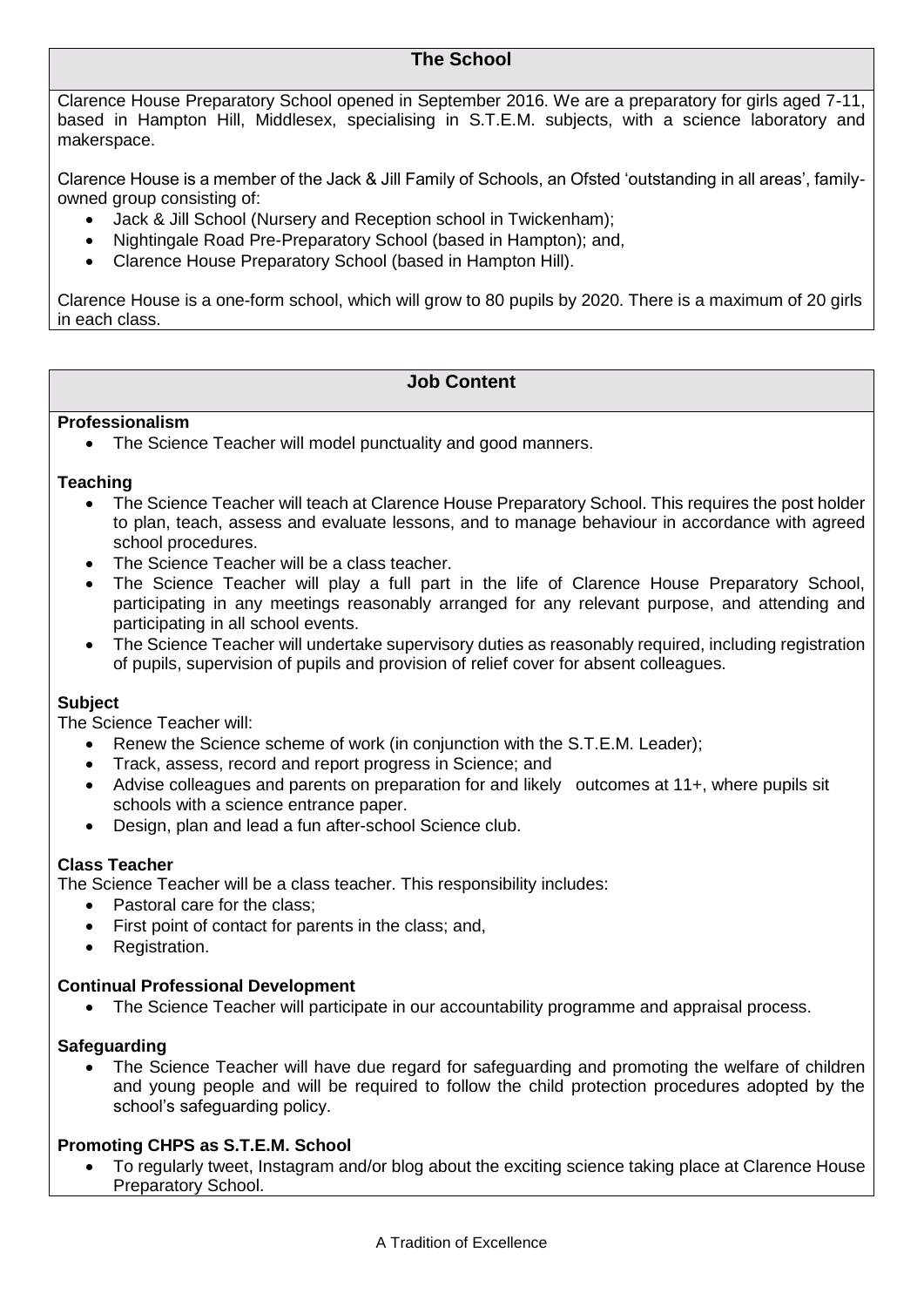#### **Other Duties**

• Other duties of an appropriate level and nature may be required. Whilst every effort has been made to explain the main duties and responsibilities of the post, each individual task undertaken may not be identified. Employees are expected to comply with any reasonable request to undertake work of a similar level that is not specified in this job description.

*This job description may be amended at any time following discussion between the Headteacher and member of staff.*

## **What We Can Offer**

The position of Science Teacher is an exciting opportunity for someone who is passionate about science.

We can offer:

- The opportunity to teach bright, hardworking and well-behaved pupils in an 'outstanding in all areas' independent girls' school;
- The opportunity to work with a dynamic and committed team;
- The opportunity to work in a new, growing school in beautiful Hampton Hill;
- The opportunity to work in a new building with a science laboratory and Makerspace;
- The opportunity to learn from some outstanding teachers across The Jack & Jill Family of Schools.
- The opportunity to further resource the Science laboratory.

## **Our Vision**

We are looking a Science Teacher who is enthusiastic about three key ideas:

- 1. A knowledge-led science curriculum;
- 2. Conducting exciting experiments; and,
- 3. Teaching the scientific method.

#### **Knowledge-Led Curriculum**

At Clarence House we make factual knowledge a priority. Clarence House teachers understand that thinking well requires knowing facts, and that critical thinking processes such as reasoning and problem solving are intimately intertwined with factual knowledge that is stored in long-term memory.

Every unit has an advance organiser, e.g. Electricity Knowledge Organiser. This provides a summary of the unit and gives parents and pupils a wider reading list.

Every unit of study has a knowledge organiser, e.g. The Variety of Living Things Knowledge Organiser. Knowledge organisers specify the knowledge and definitions that we expect all pupils to commit to memory.

- Pupils are quizzed about these facts at the beginning of every Science lesson;
- Pupils are test on these facts at the end of each unit;
- Pupils are examined on these facts at the end of the year; and,
- Our exams are cumulative: we expect Year Six pupils to retain the facts they learnt in Year Three.

#### **Exciting Experiments**

Our home in Hampton Hill has a makerspace and a science lab. We want our girls to conduct *exciting* experiments in these learning spaces – experiments that go above and beyond those outlined in the National Curriculum.

#### **The Scientific Method**

We want our girls to learn the scientific method – to develop hypotheses, make predictions, record observations, and to draft, redraft and polish write ups and beautiful scientific drawings.